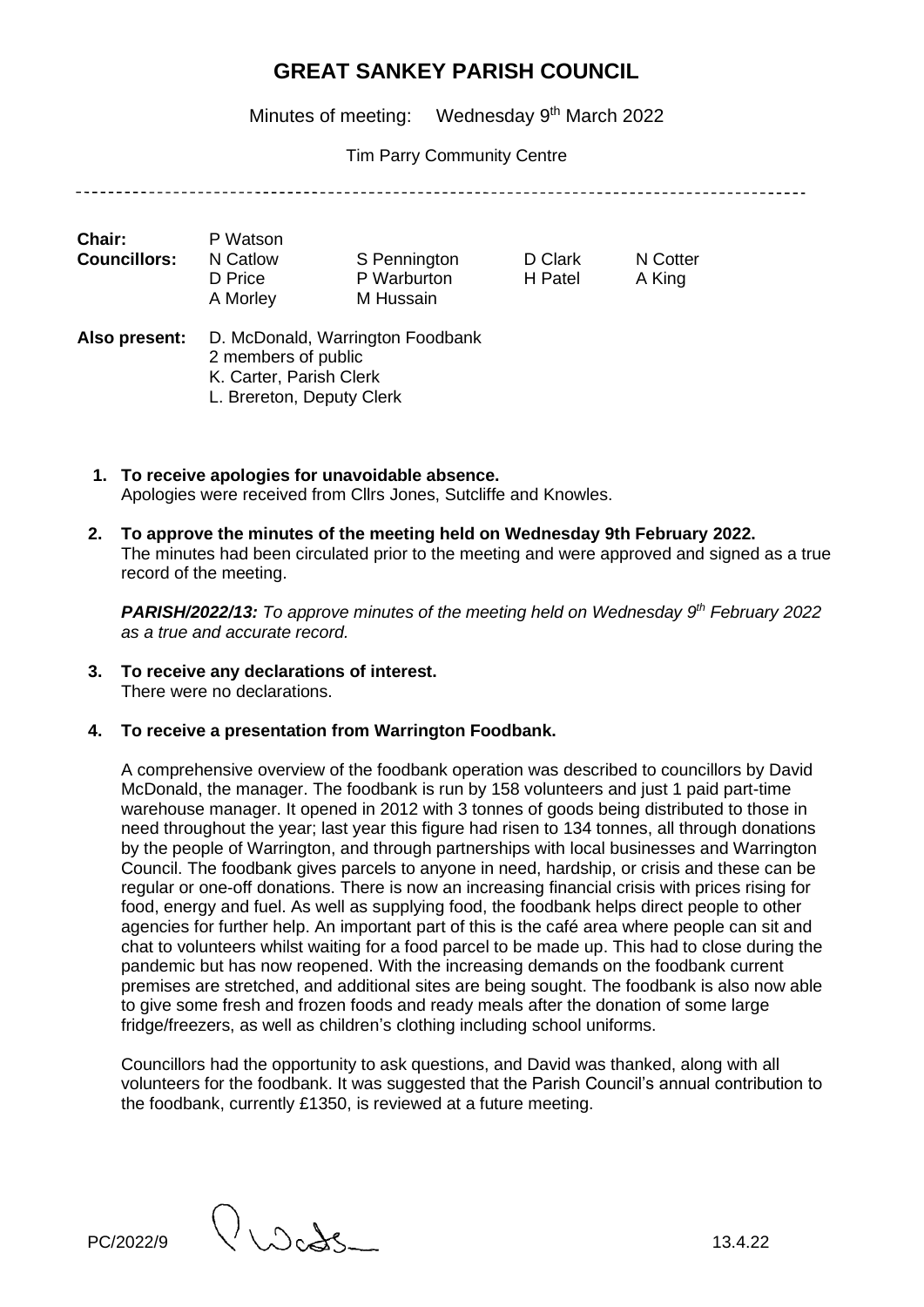Minutes of meeting: Wednesday 9<sup>th</sup> March 2022

Tim Parry Community Centre

### **5. PCSO reports.**

A report from the SID deployment on Liverpool Road had been circulated prior to the meeting and noted. A query was raised about how often the device is deployed around the parish which will be passed on to the PCSO's.

**6. Community Projects Group: to be informed of the meeting held on 24.2.22 6.1 to receive the draft minutes of the meeting**

The draft minutes were not available in time for the meeting, so a verbal update was given. The meeting focused on planning for Sankey Fun Day and all recommendations related to this.

**6.2 to be informed of recommendations and decide whether to accept them** The approved documents were noted with no questions; the relevant ones will be sent to WBC's event team for approval and comment by 12<sup>th</sup> March, 3 months before the event. All recommendations were accepted under LGA 1972 s145.

*PARISH/2022/14: To approve the Event Management Plan and Risk Assessment subject to amendments noted by the Community Projects Group. To approve the stall application pack and Stall Safety Check list.*

*PARISH/2022/15: To confirm the Event Management Team – details in the Event Management Plan.*

*PARISH/2022/16: To set the minimum number of Marshalls for co-ordinating stallholder set up and closing of Sankey Fun Day at 7. Up to 10 would be preferable.*

*PARISH/2022/17: To invite Borough Councillors to help as Marshalls.*

*PARISH/2022/18: To require Councillors to confirm their attendance at the Fun Day at the April Parish Council meeting and sign up for specific roles to ensure the event runs smoothly.*

*PARISH/2022/19: To accept quote from Light n Soul to compere the Fun Day and provide associated equipment to facilitate this.*

*PARISH/2022/20: To set a limit on the maximum number of stalls (50).*

*PARISH/2022/21: To limit catering food stalls to 3.*

*PARISH/2022/22: To undertake the safety briefing meeting at the Parish Council meeting in June.*

- **7. Finance Committee: to be informed of the meeting held on 1.3.22**
- **7.1 to receive the draft minutes of the meeting.**  Noted.

 $PC/2022/10$   $\bigcup \bigcirc \bigcirc$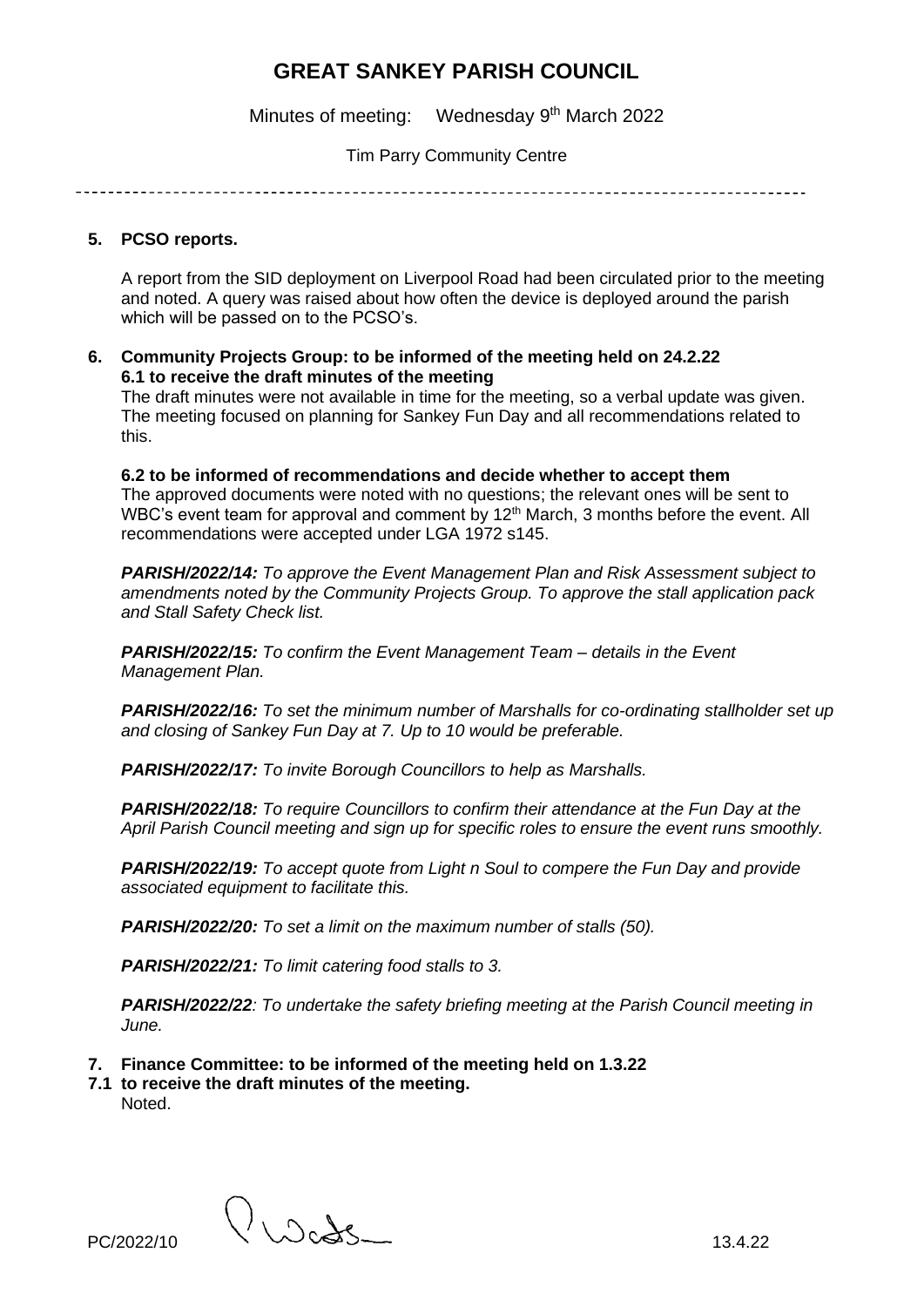Minutes of meeting: Wednesday 9<sup>th</sup> March 2022

Tim Parry Community Centre

- **7.2 to be informed of, and have the opportunity to question, items approved for payment.** The items approved for payment were noted with no questions.
- **7.3 to consider recommendations made and decide whether to accept them.** Recommendations were accepted with no questions or comments.

*PARISH/2022/23: To consider and decide on energy contracts via email (Local Govt. (Misc. Prov.) Act 1976 s19).*

*PARISH/2022/24: To add Cllr Jones to the list of bank signatories and remove those no longer serving on the Council (Accounts & Audit Regulations 2015, reg 3).*

*PARISH/2022/25: To authorise payment for the replacement windows at Bewsey Barn Community Centre, subject to final approval by the CMO and providing the invoice received is per the quote approved (Local Govt. (Misc. Prov.) Act 1976 s19).*

*PARISH/2022/26: To request further information on thermal value of the ceiling tiles from the two lowest quotes, before finalising a decision via email for the suspended ceiling at Whittle Hall Community Centre (Local Govt. (Misc. Prov.) Act 1976 s19).*

*PARISH/2022/27: To approve the quote received from Paul Brookes & Sons to re-tarmac Bewsey Barn Community Centre at a cost of £12,400 +VAT (Local Govt. (Misc. Prov.) Act 1976 s19).*

*PARISH/2022/28: To obtain a quote from the Council's IT provider to replace the current office computers. The Finance Committee to be kept informed of the quote, and authorisation given to the Clerk go ahead if it is within the allocated budget (LGA 1972 s111).*

*PARISH/2022/29: To request further information from Your Housing before discussing the proposed lease and financial contribution together at either the Parish Council meeting or the next Finance Committee meeting.*

*PARISH/2022/30: To approved continued free use of Hood Lane Community Centre until the end of 2022 for GNWA5 to facilitate the delivery of food parcels to residents in need (Local Govt. (Misc. Prov.) Act 1976 s19 (2)).*

*PARISH/2022/31: To vire allocated budget from the underspent categories (Wages, Centre maintenance and Utilities) to Long-term maintenance on the centres for the suspended ceiling at Whittle Hall (if approved) and the car park at Bewsey Barn (Accounts and Audit Regulations 2015 reg 3).*

# **8. To consider a motion to amend Standing Orders, Section 5: Voting (Cllr Catlow).**

After discussion, it was agreed that the current version of Standing Orders allow for any Councillor to request that the names of members who voted on any question be recorded and to show whether they voted for or against, as long as the request is made before the next

PC/2022/11  $\bigcup_{\lambda \in \Lambda} \bigcup_{\lambda \in \Lambda}$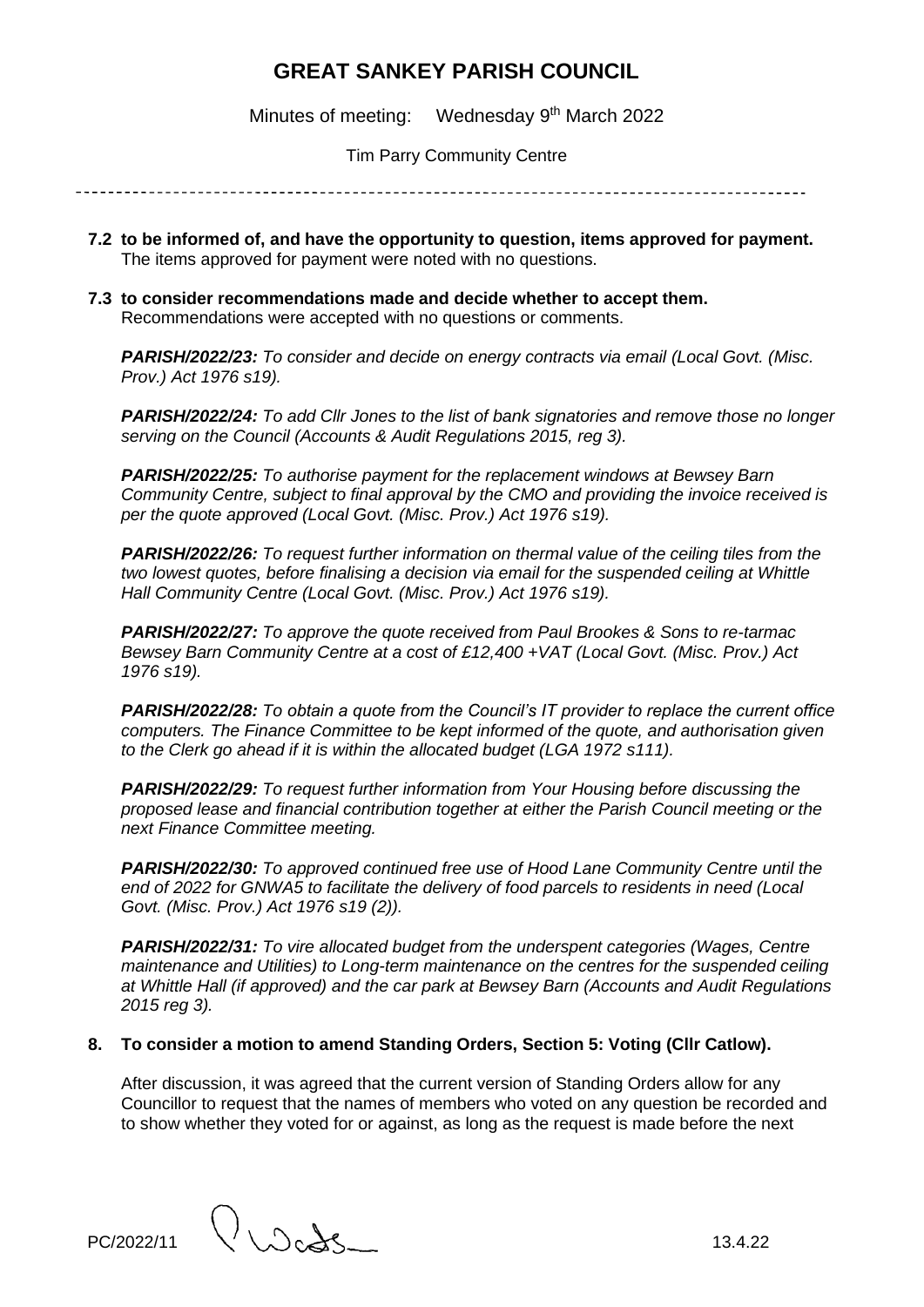Minutes of meeting: Wednesday 9<sup>th</sup> March 2022

Tim Parry Community Centre

order of business is conducted. It was therefore considered unnecessary to amend the Standing Orders at this time.

### **9. To consider suggestions to formally recognize the Queen's Platinum Jubilee weekend.**

It was agreed to invite a representative from Stitch Station to the Community Projects Group meeting on 23rd March to explain their bunting project and to see if there is anything further the group wishes to do. The possibility of purchasing plaques from the Royal British Legion for the Queen's Green Canopy Scheme was mentioned as was the possibility of giving awards to members of the community at Sankey Fun Day (Clerk to forward a copy of GSPC's Recognition Scheme to all Councillors).

# **10. Sankey Station project: to consider proposal from Rise Associates.**

Proposal expected for discussion at the April meeting.

### **11. To receive briefing paper on a proposed project to partner with Great Sankey High School to utilize Barrow Hall Theatre for the benefit of residents.**

Discussions are ongoing with the High School about the possibility of putting on a programme of events in Barrow Hall Theatre. The suitability of the available equipment is being looked at, as well as the possibility of utilizing Culture Warrington's booking system.

# **12. To discuss the possible reduction in PCSO numbers in Cheshire (Cllr Catlow).**

A report on Warrington Worldwide's website suggested the PCC is reviewing PCSO numbers throughout Cheshire and these may be reduced over time through natural wastage. Councillors noted the need to monitor the debate for any potential impact on Great Sankey; the Police will be contacted to request that GSPC is included within any future external consultation regarding PCSO's.

# **13. Report from Borough Councillors on items of note within the Parish of Great Sankey.**

# Cllr King

Reported that events held on International Women's Day had been successful and a mentoring program had been started as a result of this.

## Cllr Hussain

1. Some residents in Sankey Bridges are still living in poor conditions following the floods in 2021 as a result of issues with insurance. Care UK is providing some funding to help.

2. The recent flood alert for the Liverpool Road area caused further concern. Road closure signs and sandbags are being stored locally for immediate deployment if necessary.

3. The alleyway behind Huntley Street has had an issue with fly tipping for some time. One of the problems is that the land is privately-owned, and WBC has no responsibility for it. As a

 $PC/2022/12$   $\bigcup \bigcup \bigcup \bigcup \bigcup \bigcup \bigcup$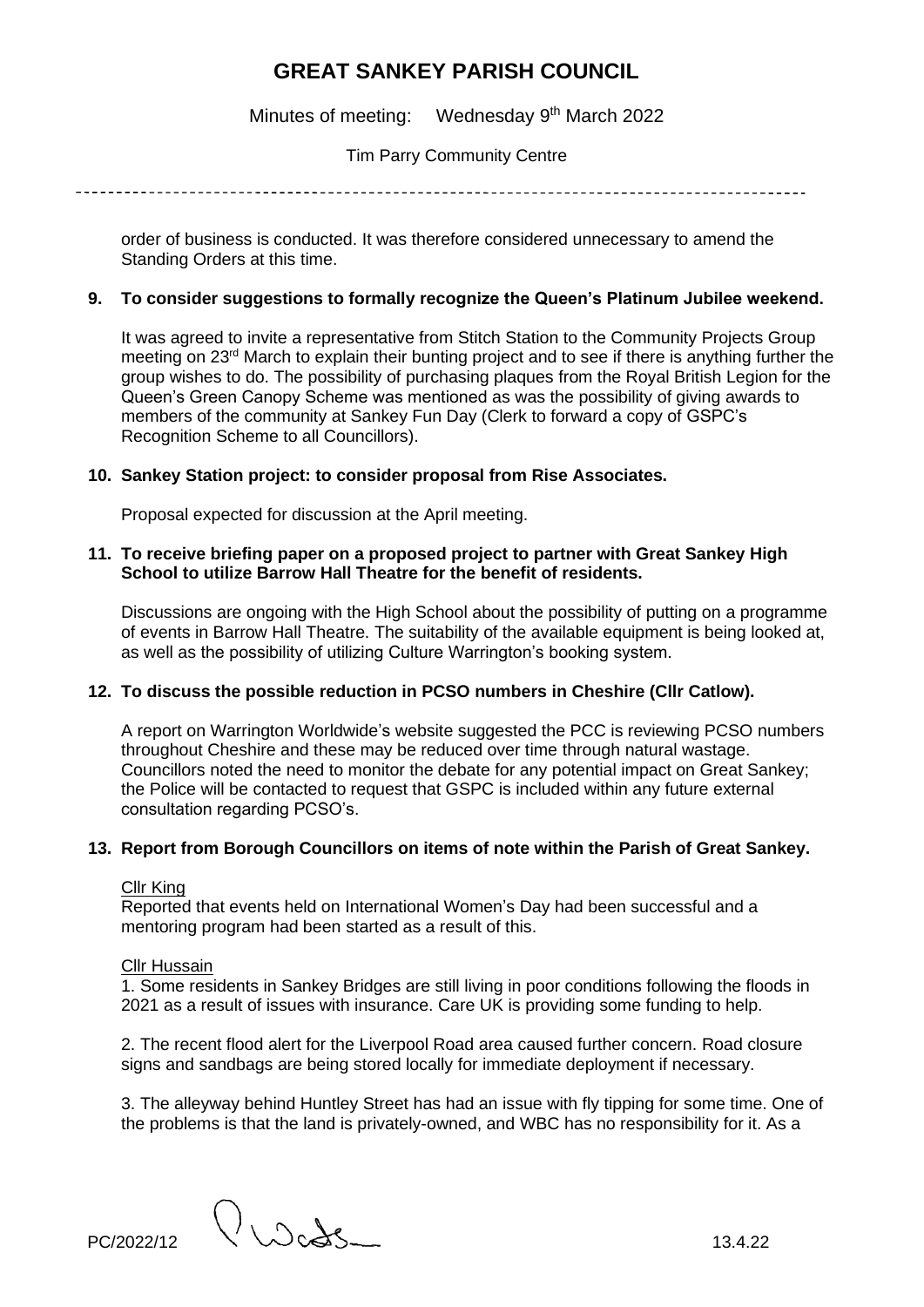Minutes of meeting: Wednesday 9<sup>th</sup> March 2022

Tim Parry Community Centre

gesture, WBC provided skips and removed the existing waste, and the area is currently clear. The challenge is to ensure it remains clean and tidy.

4. The new houses being built along Sycamore Lane are almost complete, and all have been sold. The houses have been built as affordable homes with an emphasis on being environmentally friendly with heat pumps and solar panels.

#### Cllr Warburton

1. Chapelford Health Centre is trying to address the access issues that patients have been experiencing.

2. Negotiations to replace the trees in Blue Lake Gardens are ongoing.

3. An area on Washington Drive has been identified as possibly being suitable for a pump track; investigations are ongoing and further updates will be provided at future meetings.

#### Cllr Patel

1. He is trying to get a PSPO for dog fouling introduced which will also include the requirement to keep dogs on leads in cemeteries and on public highways.

2. Costs for the Western Link have increased significantly, and the scheme is not now financially viable.

### **14. To consider planning applications received by the Council and decide if any objections are to be raised.**

There were no comments on the applications listed. An update was given on a meeting held with Omega Warrington Ltd and WBC. The community facility that had been mentioned as a possibility for the area is not viable as it would cost in the region of 1-1.5 million. The elderly care facility and pub/restaurant are still on the outline plan, but these are not secured although options are still being explored. It was agreed to postpone the presentation from OWL to the Parish Council from April to later in the year.

### **15. To consider correspondence received by the Council and decide if any action is required.**

Item 1: Consultation on WBC's proposed Enhanced Partnership Plan and Scheme. Noted; consultation to be shared on the council's Facebook site for residents to respond if they wish.

Item 2: Correspondence from Andy Carter MP, offering to meet with Parish Councillors during Parliamentary recess. Dates of recess to be requested and an invite issued to meet the council prior to a council meeting.

PC/2022/13 13.4.22